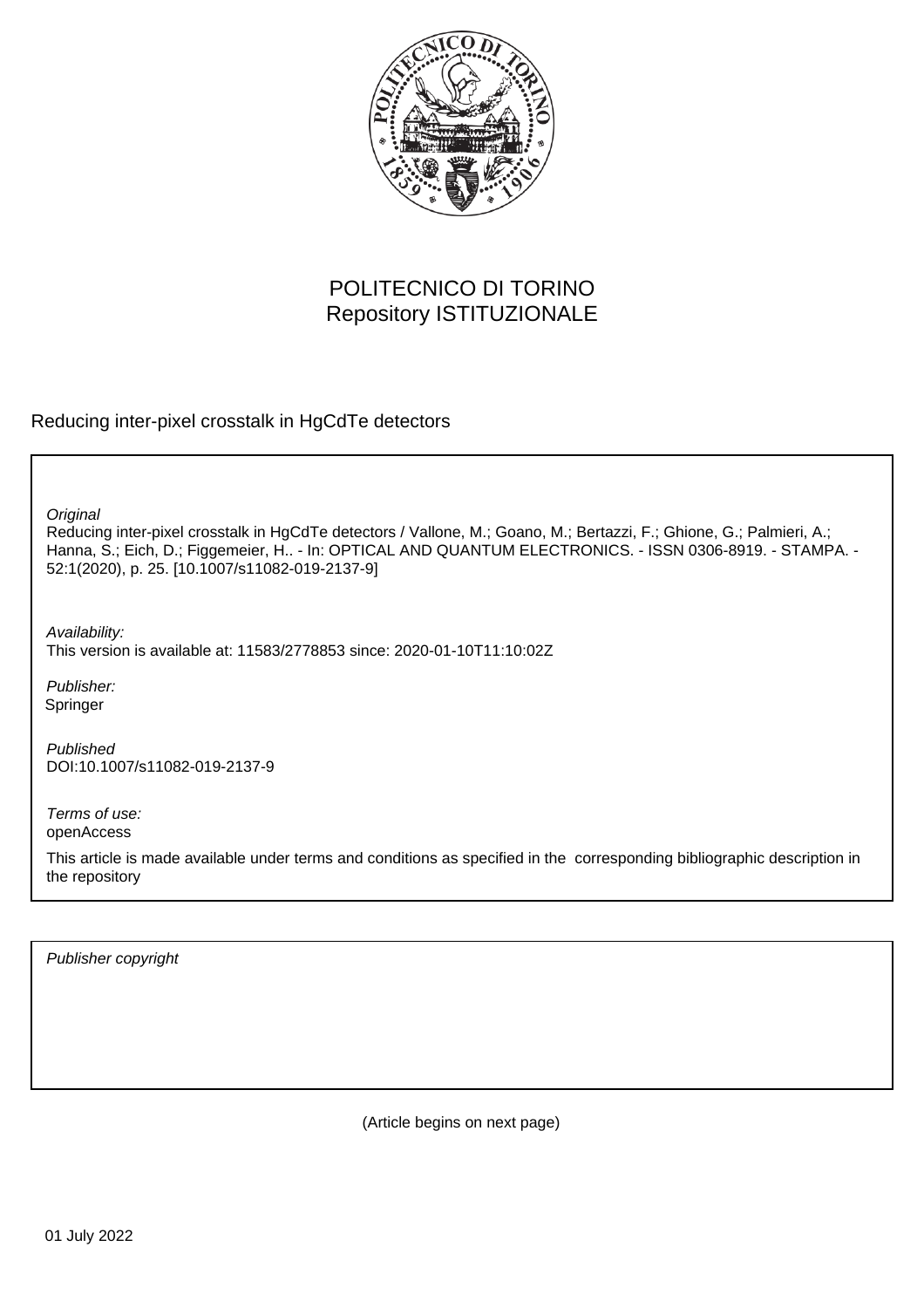## Reducing inter-pixel crosstalk in HgCdTe detectors

Marco Vallone · Michele Goano · Francesco Bertazzi · Giovanni Ghione · Andrea Palmieri · Stefan Hanna · Detlef Eich · Heinrich Figgemeier

January 10, 2020

Abstract In state-of-the-art, large format, HgCdTe-based infrared focal plane arrays the typical pixel size  $(3-10 \,\mu\text{m})$  is of the order of the operating wavelength and much smaller than the carrier diffusion length. This makes inter-pixel crosstalk a limiting factor, especially in planar structures. Employing three-dimensional electromagnetic and electrical simulations we show that, besides reducing the dark current through Auger suppression, majority carrier depletion of the detector absorber is also effective in curtailing the inter-pixel crosstalk due to carrier diffusion. In the case of a  $5 \mu$ m-pitch pixel, a proper design of the absorber composition and doping profile allows to reduce inter-pixel crosstalk by more than a factor of two when increasing the reverse bias from −0.1 V to −0.5 V, keeping the contribution to crosstalk coming from carrier diffusion between 2% and 12% in the mid- and long-wavelength infrared spectrum.

Keywords HgCdTe · Infrared photodetectors · FDTD simulations · focal plane arrays · Multiphysics simulations

### 1 Introduction

The II-VI alloy HgCdTe is one of the most versatile materials for the realization of large format infrared (IR) two-dimensional focal plane arrays (FPAs) of pixels [1]. However, the small bandgap needed for IR operation often requires expensive and heavy cryogenic cooling systems to reduce the dark current [2, 3]. According to the literature, High Operating Temperature (HOT) detectors [4–6], obtained e.g. with *n*B*n* structures [7–9] or with fullydepleted double-layer planar heterostructures (DLPH) [10], should ultimately lead to room-

Stefan Hanna · Detlef Eich · Heinrich Figgemeier AIM Infrarot-Module GmbH, Theresienstraße 2, D-74072 Heilbronn, Germany

E-mail: marco.vallone@polito.it

Marco Vallone · Michele Goano · Francesco Bertazzi · Giovanni Ghione · Andrea Palmieri Dipartimento di Elettronica e Telecomunicazioni, Politecnico di Torino, Corso Duca degli Abruzzi 24, 10129, Torino, Italy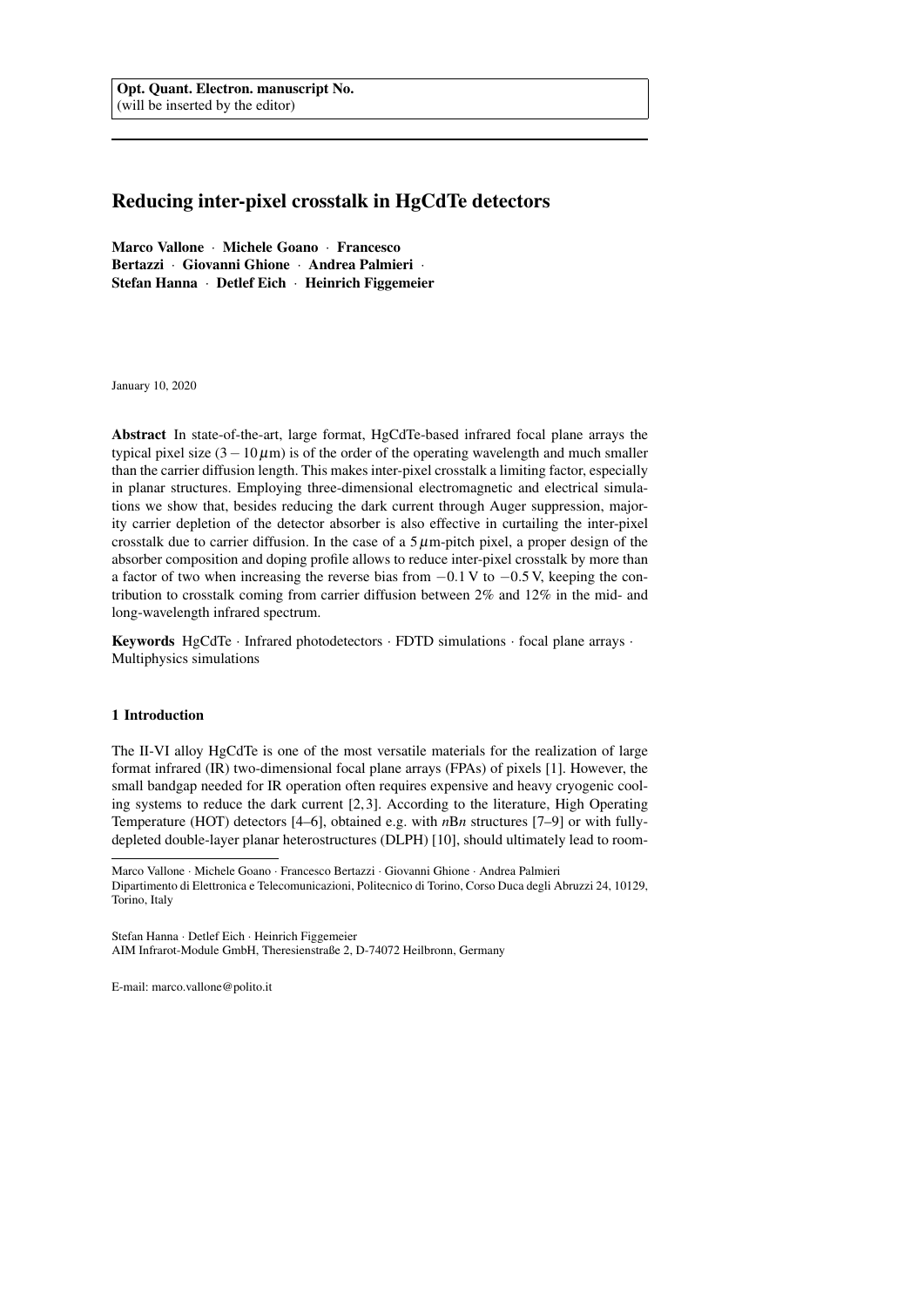temperature operation. In this context, carrier depletion of DLPH's absorber is effective in suppressing the Auger carrier generation in quasi-neutral regions, one of the largest sources of dark current in HgCdTe-based detectors [3, 10–12].

Large format IR-FPAs are employed as key components in advanced IR imaging systems conceived for civilian and military applications, and their spatial resolution greatly depends on the density of pixels per unit area [2, 13–19]. Since FPAs spatially sample the imaged scene, a critical reference value is the minimum useful pixel pitch *P* for diffractionlimited optical systems fulfilling the Nyquist criterion [19–22], estimated around  $3 \mu$ m for the mid-wavelength IR band (MWIR, wavelength  $\lambda \in [3,5]$  µm) and around  $5 \mu$ m for the long-wavelength IR band (LWIR,  $\lambda \in [8,14]\,\mu\text{m}$ ). When such technologically challenging target values for *P* are considered, the inter-pixel crosstalk [16] can become a limiting factor, especially when planar structures are considered. With *inter-pixel crosstalk* we mean here the electrical response of an FPA pixel when an IR beam illuminates another pixel of the array, excluding any contribution from the read-out integrated circuit (ROIC). The present work describes, almost in form of tutorial, a possible modeling method suitable to study inter-pixel crosstalk, discussing the necessary computational steps and describing the effects of carrier depletion on a planar detector with  $P = 5 \mu$ m. Besides determining a substantial reduction of the dark current, carrier depletion is shown to be effective also in reducing the diffusive inter-pixel crosstalk [22, 23], which is particularly relevant when  $P(5 - 15 \mu m)$  in state-of-the-art devices) becomes much smaller than the diffusion length of minority carriers (in the order of tens of micrometers for LWIR detectors at typical operating temperatures [24]). Further investigations are under way to assess the effects of absorber doping, thickness and compositional gradient on the detector performance at different temperatures, and will be the object of a separate contribution.

In Section 2 we describe the detector structure, in Section 3 the modeling method is outlined, and in Section 4 the results are presented and discussed, showing the effects of reverse bias on the depletion of carriers and on the inter-pixel crosstalk coming from their lateral diffusion. In the end, in Section 5 the main results are summarized.

#### 2 Photodetector structure

We considered a small modification of an epitaxial structure described in the literature [25], known to be able to cut down the dark current by suppressing Auger generation via majority carrier depletion. This choice is motivated by our intention to show that carrier depletion is also suitable to effectively decrease the diffusive inter-pixel crosstalk.

Fig. 1 shows the photodetector structure, with the definitions of the central pixel (CP), the neighboring (NN) and the corner-neighboring (CN) pixels: it is a planar  $5 \times 5$  miniarray with 5µm-wide square pixels whose doping scheme is *p*-on-*n*, without trenches (planar structure). Above a CdTe substrate, a wide-bandgap  $n-Hg_{0.6}Cd_{0.4}Te$  layer was grown, doped with donor concentration  $N_D = 5 \times 10^{17}$  cm<sup>-3</sup>. It is followed by a 5  $\mu$ m thick, low donor-doped, narrow-bandgap HgCdTe absorber layer ( $N_D = 1 \times 10^{14}$  cm<sup>-3</sup>), and by another wide-bandgap  $Hg_{0.6}Cd_{0.4}Te$  layer, with the same low donor concentration. A  $p$ -*n* junction at a depth of  $\approx 2.5 \mu$ m was defined by simulating an ion implantation, resulting in an error-function-shaped acceptor density  $N_A$ , ranging from  $5 \times 10^{16}$  cm<sup>-3</sup> just below the bias contact to virtually zero at the given depth. The absorber layer was given a graded composition, varying the Cd mole fraction from  $x = 0.25$  to  $x = 0.19$ , from its lower to its upper interface. In this way, the absorber compositional grading makes the detector suitable for both mid wavelength and long wavelength operation. In addition, the quasi-electric field en-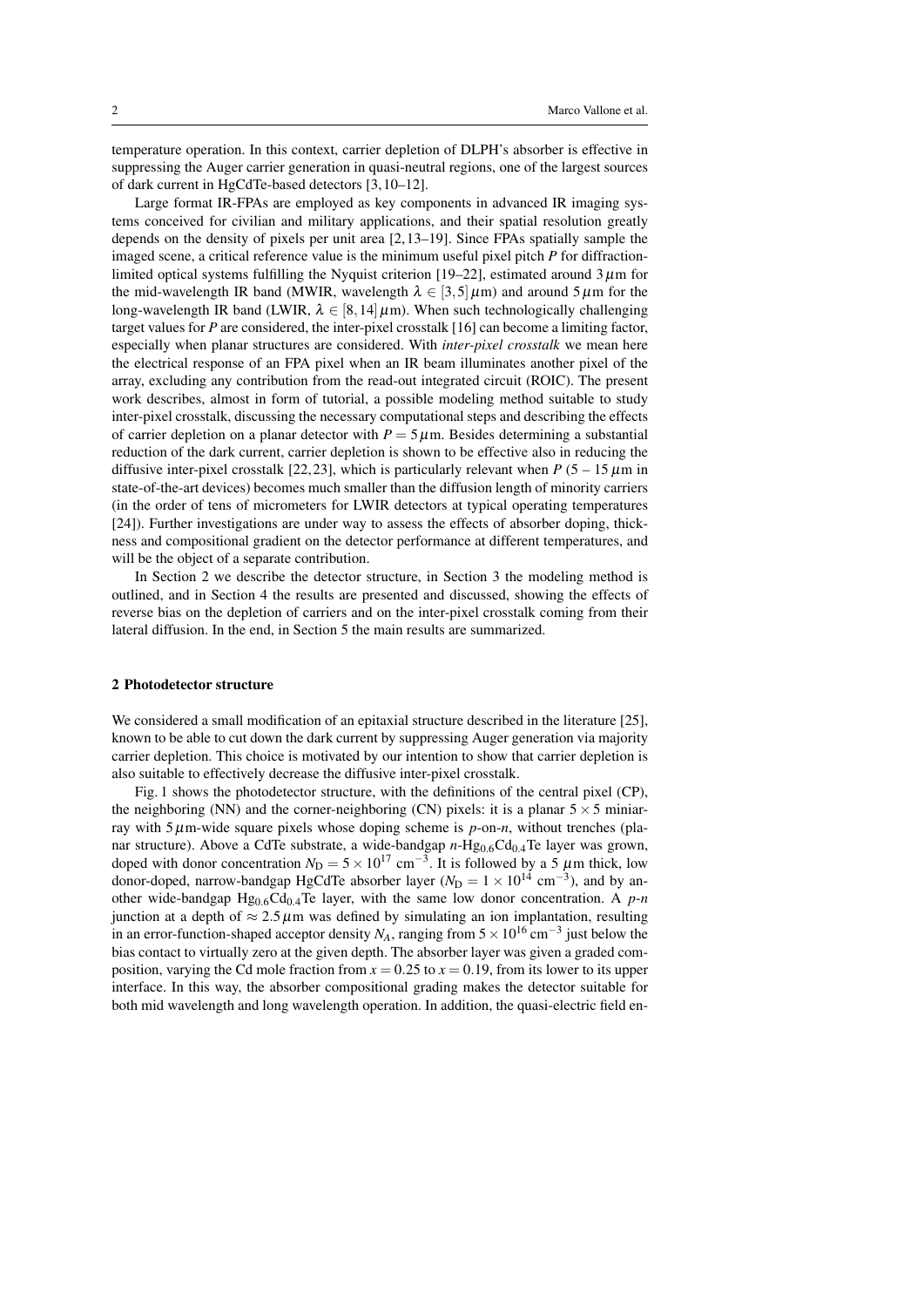

Fig. 1 (a) The 3D miniarray. CP, NN, and CN mark respectively the central pixel (CP), the neighboring (NN) and the corner-neighboring (CN) pixels. (b) The doping distribution shown in a two dimensional (2D) cutplane. (c) The Cd mole fraction *x* of Hg<sub>1−*x*</sub>Cd<sub>*x*</sub>Te profile along a vertical *z*-cutline ( $E_g$  is the bandgap). (d) A sketch of the illumination, as a narrow Gaussian beam focused on the central pixel from below.

suing from the compositional grading contributes to sweep-out the photogenerated minority carriers (holes) from the low donor-doped absorber, before they diffuse laterally contributing to crosstalk [26, 27]. The bias contacts were connected to the *p*-doped regions through a square metallic layer partly extending over a  $0.3 \mu$ m thick CdTe passivation layer that covers the upper face of the FPA. The HgCdTe properties were described through the models reported in [22], taking into account the composition, doping, and temperature dependence of the HgCdTe alloy. The Shockley-Read-Hall (SRH) recombination processes were modeled as in [28] considering a lifetime around  $100 \mu s$ , neglecting instead trap-assisted or band-toband tunneling processes [29–31]. Fermi-Dirac statistics and incomplete dopant ionization were taken into account, with activation energies for HgCdTe alloys estimated according to [32, 33].

Regarding the illumination, we considered a narrow Gaussian beam illuminating the array from below. The beam, with power flux  $\Phi(r) = \Phi_0 \exp(-2r^2/w_0^2)$ , is centered on the miniarray's CP and focused on the illuminated face, and the beam axis is orthogonal to the detector horizontal plane *xy*.  $\Phi_0$  is the optical power flux along the beam axis, *r* is the radial distance from the beam axis and  $w_0$  is the beam waist radius, for which we chose  $w_0 = 2.5 \mu$ m. It must be noticed that  $\Phi(r)$  never goes to zero, hence the beam tail also illuminates partially the CP neighboring pixels.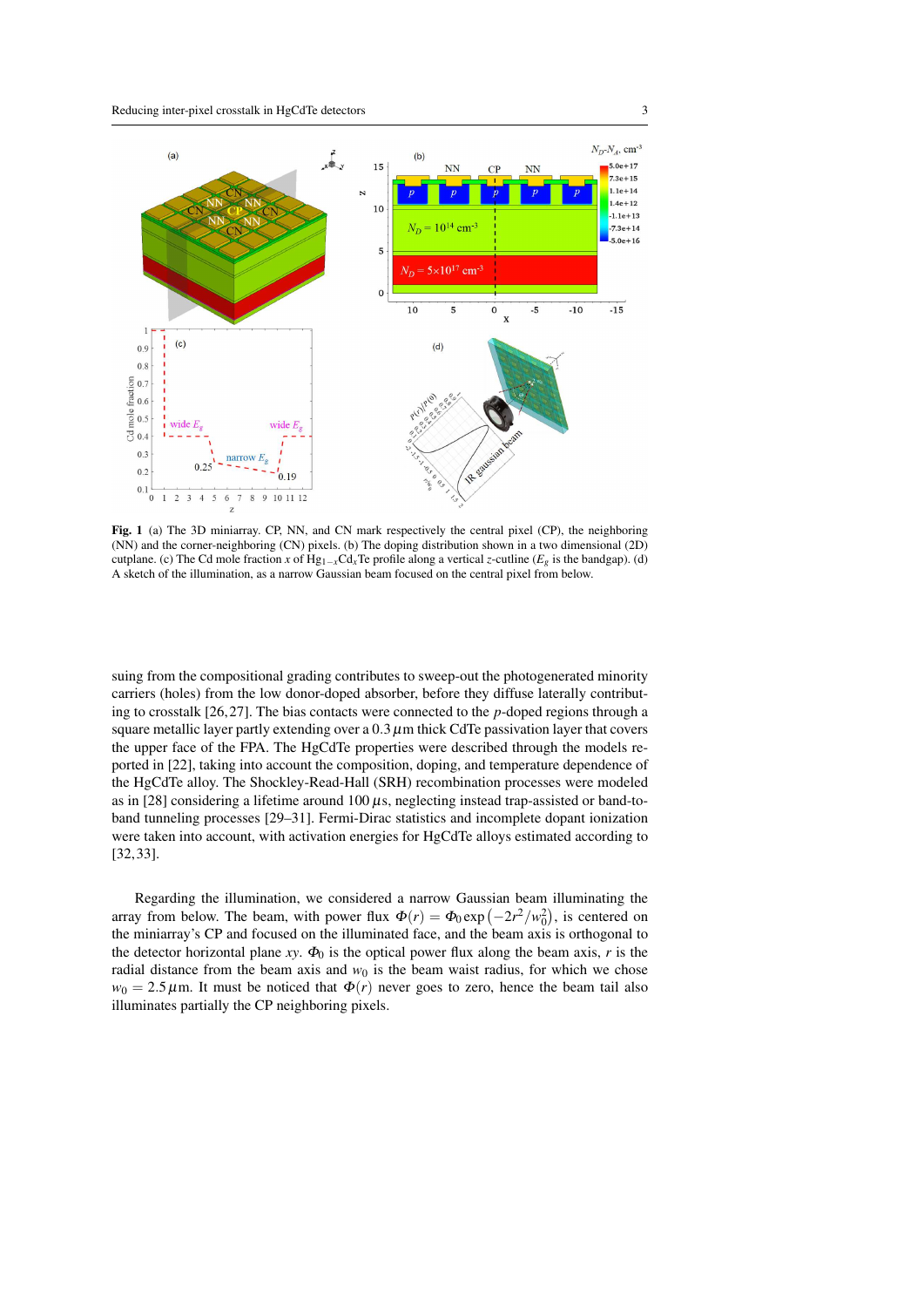### 3 Modeling method

The geometry, doping and composition profiles were defined employing the TCAD Sentaurus three-dimensional (3D) numerical simulator by Synopsys [34], also used to perform the electrical simulations in the drift-diffusion approximation.

#### 3.1 Electromagnetic simulations

The first step consisted in obtaining the solution of the electromagnetic problem under monochromatic Gaussian beam illumination. Since the composition profiles of absorber and transition regions are not uniform, we sampled their profiles as described in [35], converting them to staircases of  $N = 30$  sublayers with uniform complex refractive index  $n_r + i\kappa$ , evaluated according to the composition of each sublayer ([22], Table I) and for all the considered wavelengths  $\lambda_n \in [2, 12] \mu \text{m}$  of the illuminating IR radiation. The  $\lambda$  interval was sampled considering a wavelength resolution of  $0.5 \mu$ m for  $\lambda_n \in [2, 9] \mu$ m, and  $0.1 \mu$ m for  $\lambda_n \geq 9 \,\mu$ m. A fine  $\lambda$  sampling is important especially around the cutoff wavelength, where internal reflections and interference effects generate a rich resonance-like phenomenology, that in turn depends on the absorber graded composition [22, 35, 36]. The computational box includes air layers located above and below the miniarray, and the optical boundary conditions (BC) along all the sides of the box are absorbing (this is obtained with convolutional perfectly matching layers [37]). With this approach, the Sentaurus Device Electromagnetic Wave Solver (EMW) [38], integrated in the Synopsys TCAD Sentaurus suite, was able to solve the electromagnetic problem by a full-wave approach, according to the Finite Differences Time Domain (FDTD) method and discretizing the miniarray into a Yee's grid of  $\approx$  3.4  $\times$  10<sup>6</sup> elements [39, 40].

The absorbed photon density *A*opt (number of absorbed photons per unit volume and time) can be evaluated as the divergence of the time-averaged Poynting vector  $\langle S \rangle$  [41–44]

$$
A_{\rm opt}(\lambda_n) = -\frac{\nabla \cdot \langle \mathbf{S}(\lambda_n) \rangle}{hc/\lambda_n},\tag{1}
$$

constituting the solution of the electromagnetic problem (*h* is the Planck's constant, *c* is the light velocity in vacuum, and the material's complex refractive index is included in S through Maxwell's equations as shown e.g. in [22] Eqs. (8-10)). The optical generation rate distribution  $G_{\text{opt}}$  into the FPA due to interband optical absorption is given by  $G_{\text{opt}}(\lambda_n)$  $\eta A_{\text{opt}}(\lambda_n)$ , where the quantum yield  $\eta$ , defined as the fraction of absorbed photons which are converted to photogenerated electron-hole pairs, was assumed to be unitary.

#### 3.2 Electrical simulations and figures of merit

The electrical problem was solved within the drift-diffusion approximation, as outlined e.g. in [45, 22, 46, 47]. Electric contacts were treated as Ohmic with zero resistance, where charge neutrality and equilibrium were assumed. Ideal Neumann BCs were applied to the outer boundaries of the array, and the drift-diffusion equations were solved by the Finite Box (FB) method, setting  $T = 140K$  and reverse-biasing the detector from 0V to  $-0.5$  V, applying the same voltage to all the pixels.

When the FPA is illuminated,  $G_{opt}(\lambda_n)$  enters as a source term in the currents' continuity equations, providing the current under illumination  $I_i(\lambda_n)$  collected by all the pixels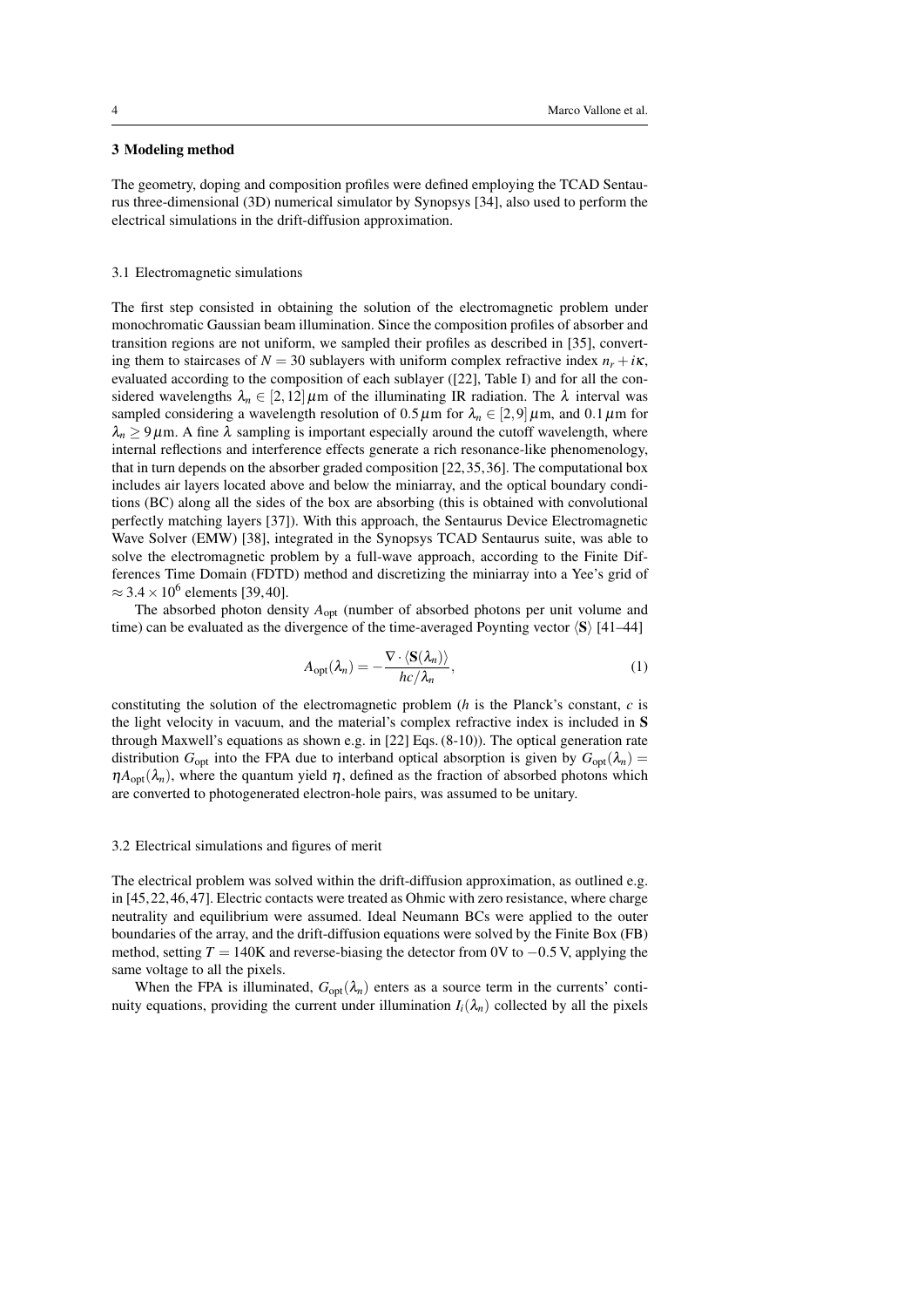(the subscript *i* marks the *i*-th pixel). The same electrical problem was solved also in dark, obtaining the dark current  $I_{i, \text{dark}}$  (expected to be very similar for all the pixels).

The photocurrent follows as  $I_{ph,i}(\lambda_n) = I_i(\lambda_n) - I_{i, \text{dark}}$  and the quantum efficiency as

$$
QE_i(\lambda_n) = \frac{I_{ph,i}(\lambda_n)}{qN_{\text{phot},i}(\lambda_n)},
$$
\n(2)

where  $q$  is the elementary charge and  $N_{phot,i}$  is the photon flux impinging the *i*-th pixel's illuminated face. To this end, the detector in Fig. 1 was discretized into  $\approx 0.95 \times 10^6$  elements with a meshing tool which generates a denser grid in regions where gradients of current density, electric field, free charge density and material composition are present.

Combined electromagnetic (optical) and electrical simulations allow to define a useful figure of merit, *i.e.* the ratio  $\mathcal{C}_i$  between the photocurrent collected by the electrical contacts of the *i*-th pixel and of the CP,

$$
\mathscr{C}_i(\lambda_n) = \frac{I_{ph,i}(\lambda_n)}{I_{ph,\text{CP}}(\lambda_n)},\tag{3}
$$

that can be regarded as a possible definition of the *total* inter-pixel crosstalk. Considering in particular the NNs,  $\mathcal{C}_{NNs}(\lambda_n)$  depends *a*) on carriers photogenerated in the CP diffusing to the neighboring ones (yielding a *diffusive* crosstalk,  $\mathscr{D}_{NNs}(\lambda_n)$ ), and *b*) on carriers directly photogenerated in the NNs by the illuminating Gaussian beam tail [22] (*optical* crosstalk). The latter can be defined as the ratio between carriers photogenerated in one of the NNs (with volume  $V_{NNs}$ ) and those photogenerated in the CP (with volume  $V_{CP}$ )

$$
\mathscr{O}_{\text{NNs}}(\lambda_n) = \frac{\int_{V_{\text{NNs}}} G_{\text{opt}}(x, y, z; \lambda_n) dx dy dz}{\int_{V_{\text{CP}}} G_{\text{opt}}(x, y, z; \lambda_n) dx dy dz},
$$
\n(4)

whereas the separation of *diffusive* crosstalk can be obtained following the approach described in our previous work [23]. In short, first we defined the *diffusive* crosstalk as the ratio  $\mathscr{D}_{NNs} = I_{diff,NNs}/I_{ph,CP}$ , where  $I_{diff,NNs}$  is the contribution to  $I_{ph,NNs}$  coming from carriers photogenerated in the CP and diffused to the NNs (in order to simplify the notation, the  $\lambda_n$ -dependence is implicit). The other contribution to  $I_{ph,NNs}$  is the current  $I_{tail,NNs}$ , coming from carriers really photogenerated in the NNs themselves by the beam tail, proportional to  $\int_{V_{NNs}} G_{opt}(x, y, z) dx dy dz$ , hence proportional to  $\mathcal{O}_{NNs}$ . At least as a first approximation, we obtained from (3) and (4)

$$
\mathcal{D}_{NNs} = \mathcal{C}_{NNs} - \frac{I_{tail,NNs}}{I_{ph,CP}} \approx \mathcal{C}_{NNs} - \mathcal{O}_{NNs},\tag{5}
$$

having exploited the proportionality between the photocurrent and the integral of *G*<sub>opt</sub> over the pixel volume appearing in the definition of  $\mathcal{O}_{NNs}$ . The expected minority carrier (hole) diffusion length  $L_d = \sqrt{\mu_p \tau_p k_B T/q}$  in the absorber depends on the hole mobility  $\mu_p$  and lifetime  $\tau_p = (\tau_{\text{Auger}}^{-1} + \tau_{\text{SRH}}^{-1})^{-1}$ , where *q* and *k<sub>B</sub>* are the elementary charge and the Boltzmann's constant.  $\overline{L}_d$  cannot be given a unique value at a given temperature, since it depends on the carrier density and energy gap, which are both point-dependent because of the applied bias and the absorber compositional grading. Just to have an estimate, we chose an intermediate composition  $x = 0.23$ , evaluating *n*, *p* and  $n_i$  at equilibrium, keeping into account the incomplete dopant ionization and Fermi statistics as described in Section 2. Expressing  $\mu_p$ and Auger coefficients according to [22, Table I], and  $\tau_{\text{Auger}}$  according to [48, Eq. 3.4], one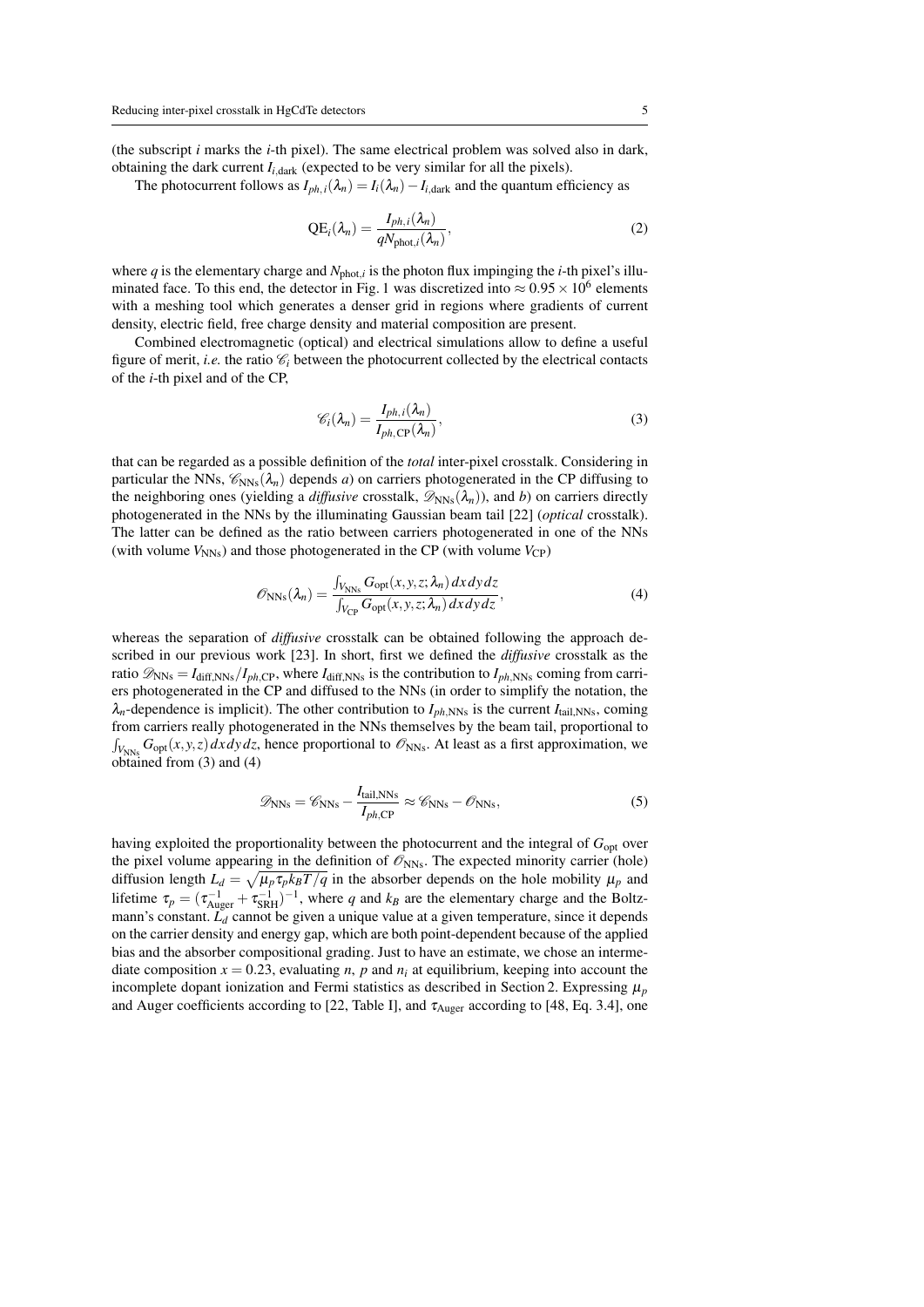has  $\tau \approx 15 \,\mu s$  and  $L_d \approx 81 \,\mu m$  at  $T = 140 \,\text{K}$ , in substantial agreement with numerical results in [24, 25, 48, 49]. This result reinforces and justifies the need for obtaining satisfactory carrier depletion in the absorber, in order to make photogenerated carriers to drift efficiently towards the electrical contact before they diffuse.

#### 4 Results and discussion

All simulations were obtained considering Auger and SRH as generation-recombination (GR) processes, neglecting instead radiative processes. Extensive discussion about this important point can be found in [50] and references therein. At the moderate reverse bias considered in the present work (not higher than  $-0.5$  V), the band-to-band, trap-assisted tunneling and impact ionization may be safely neglected [28–30]. Section 4.1 refers to a set of simulations in dark, showing the connection between carrier depletion, Auger suppression and dark current. This is a well known concept, but a discussion is useful to illustrate the central scope of this work: the connection between carrier depletion and inter-pixel crosstalk, addressed in the Section 4.2.

#### 4.1 Carrier depletion, Auger suppression and dark current

In Fig. 2(a,b) band diagrams along a vertical cutline at the miniarray's center are shown for  $V_{bias} = -0.1$  V and  $V_{bias} = -0.5$  V, when  $T = 140$  K. In Fig. 2(c) the electron, hole, and intrinsic densities *n*, *p* and  $n_i$  are shown in dark for the same values of *T* and  $V_{\text{bias}}$ .



Fig. 2 For  $V_{bias} = -0.1$  V and  $-0.5$  V, temperature  $T = 140$  K, the figure shows: (a,b) band diagrams (along a vertical cutline at the miniarray's center); (c) electron  $(n)$ , hole  $(p)$ , and intrinsic  $(n_i)$  densities; (d,e) Auger and SRH generation rates. In panel (f) the dark current, for  $T = 140$  K and  $T = 230$  K is reported.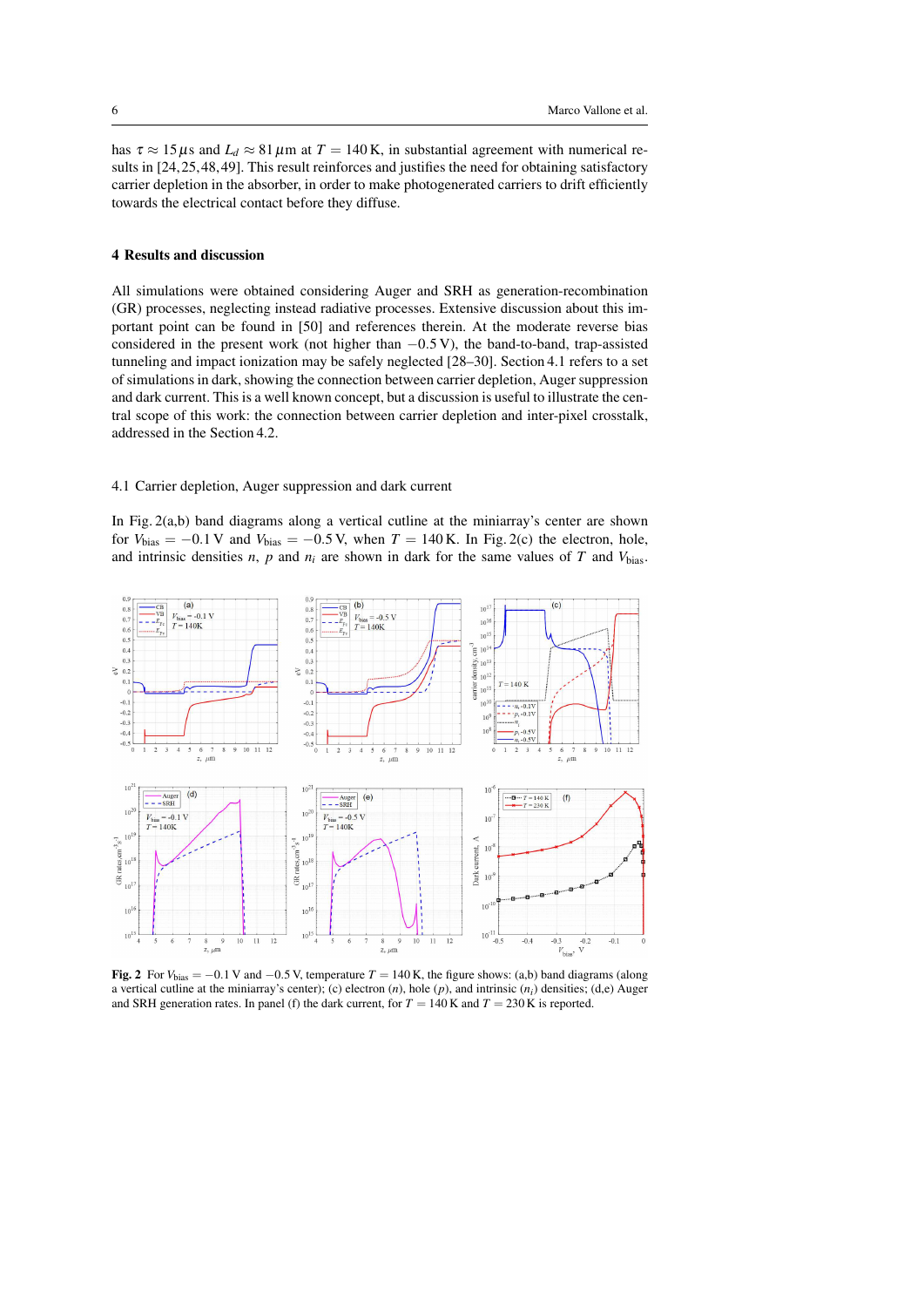

**Fig. 3** Magnitude of the *z*-component of the electric field  $E_z$  in the miniarray, for  $V_{bias} = -0.1$  V and  $-0.5$  V (panels (a) and (b) respectively), at  $T = 140K$  (the same color scale holds for both panels).  $E_z$  is also shown in panel (c) along a vertical 1D cutline at  $x = 0$ .

The effect of carrier depletion is well visible: even at  $V_{bias} = -0.1$  V, *n* and *p* in the absorber  $(5 \mu m \le z \le 10 \mu m)$  are below the intrinsic density (dashed lines), and as soon as the reverse bias increases to −0.5 V, their values drop to very low values (solid lines), especially in the upper part of the absorber. A consequence of this behavior is the suppression of the Auger generation, as visible in Fig. 2(d,e), increasingly effective with increasing reverse bias. This fact makes the simulated dark current  $I_{\text{dark}}$  to *decrease* progressively and considerably with increasing  $V_{bias}$  (after a maximum value is reached around  $-0.05$  V), as shown in Fig. 2(f), confirming a behavior obtained by other groups [3, 25] for similar carrier-depleted absorbers. Even if the temperature is increased to  $T = 230$  K, this behavior is still at play, as it is shown in the same plot (the plotted  $I_{\text{dark}}$  was obtained averaging  $I_{i,\text{dark}}$  on all the pixels, excluding the outer ring, although the dark current resulted very similar for all them).

#### 4.2 Carrier depletion and inter-pixel crosstalk

As long as reverse bias increases from  $-0.1$  V to  $-0.5$  V, carrier depletion in the absorber increases significantly, allowing a larger fraction of photogenerated carriers to drift towards the CP contact, before they diffuse laterally. This is what can be expected considering the distribution of the magnitude of the electric field in the miniarray, shown in Fig. 3(a,b) for  $V_{bias} = -0.1$  V and  $-0.5$  V respectively, at  $T = 140$  K. For the higher reverse bias, carrier depletion causes a considerably larger space charge region in the absorber, where the electric field is above  $10<sup>3</sup>$  V/cm approximately for half the absorber thickness.

The effect of carrier depletion on the efficiency of photogenerated carrier collection is apparent comparing the dashed and solid lines in Fig.  $4(a)$ , that shows  $QE<sub>CP</sub>$  to increase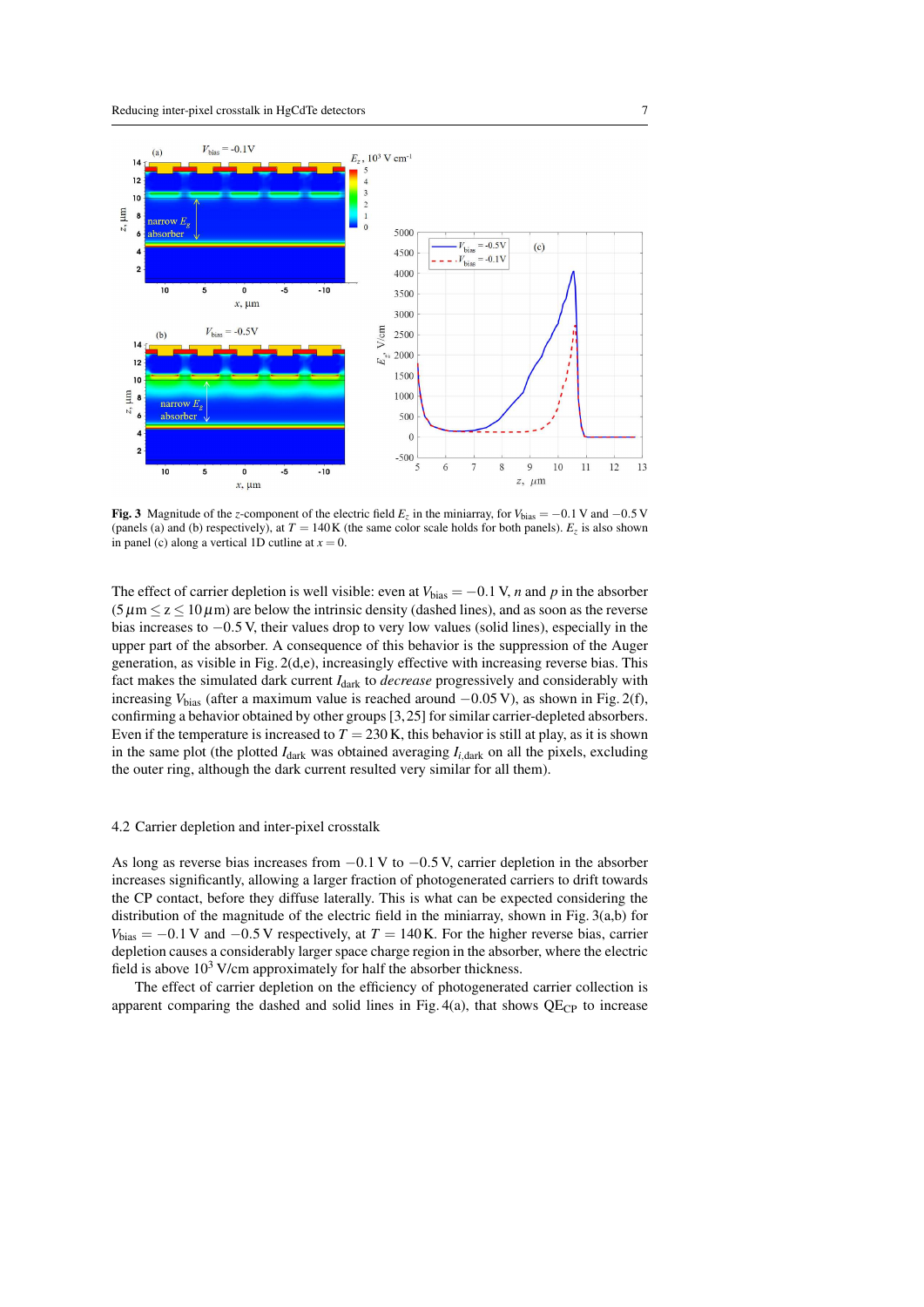

Fig. 4 (a) The CP and NNs spectral QE for the described Gaussian beam illumination centered on the CP, for  $T = 140$  K and  $V_{bias} = -0.1$  V and  $-0.5$  V. The  $\lambda$  sampling is finer for  $\lambda > 9 \mu$ m, since internal reflections and interference effects may generate a rich resonance-like phenomenology around the cutoff. (b) For the same temperature, the "optical" and "diffusive" inter-pixel crosstalk (adimensional ratios) are shown for  $V_{bias} = -0.1$  V and  $-0.5$  V (the optical crosstalk is bias-independent).



**Fig. 5** Current density distribution for  $V_{bias} = -0.1$  V and  $-0.5$  V (respectively, panels (a) and (b)), at  $T =$ 140K, considering an illuminating Gaussian beam with  $\lambda_n = 6 \mu m$  centered on the CP. In both panels, the current density has been normalized to its maximum value.

significantly when raising the reverse bias. However, if we only consider  $QE<sub>CPNNs</sub>$  for the two bias points as shown in Fig. 4(a), it is not straightforward to understand how its behavior is related to inter-pixel crosstalk. Instead, a plot of  $\mathscr{D}_{NNs}$ , obtained as outlined in Section 3.2 and shown in Fig. 4(b), makes the crosstalk information much more evident. The moderate electric field in the absorber that originates from the depletion of majority carriers is enough to curtail the inter-pixel "diffusive" crosstalk even at moderate reverse bias. Beside Auger suppression [3], this is an additional advantage of carrier-depleted detectors, that concur to include them among key components for high performing IR detectors.

A major feature is the significant decrease of diffusive crosstalk for increasing wavelength. This is due to the absorber compositional grading which decreases the energy gap at the top surface of the detector. Hence, most of LWIR radiation is absorbed there, where bias contacts are located. This favors carrier collection by the CP and decreases the value of  $\mathscr{D}_{NNs}$  for increasing  $\lambda$ .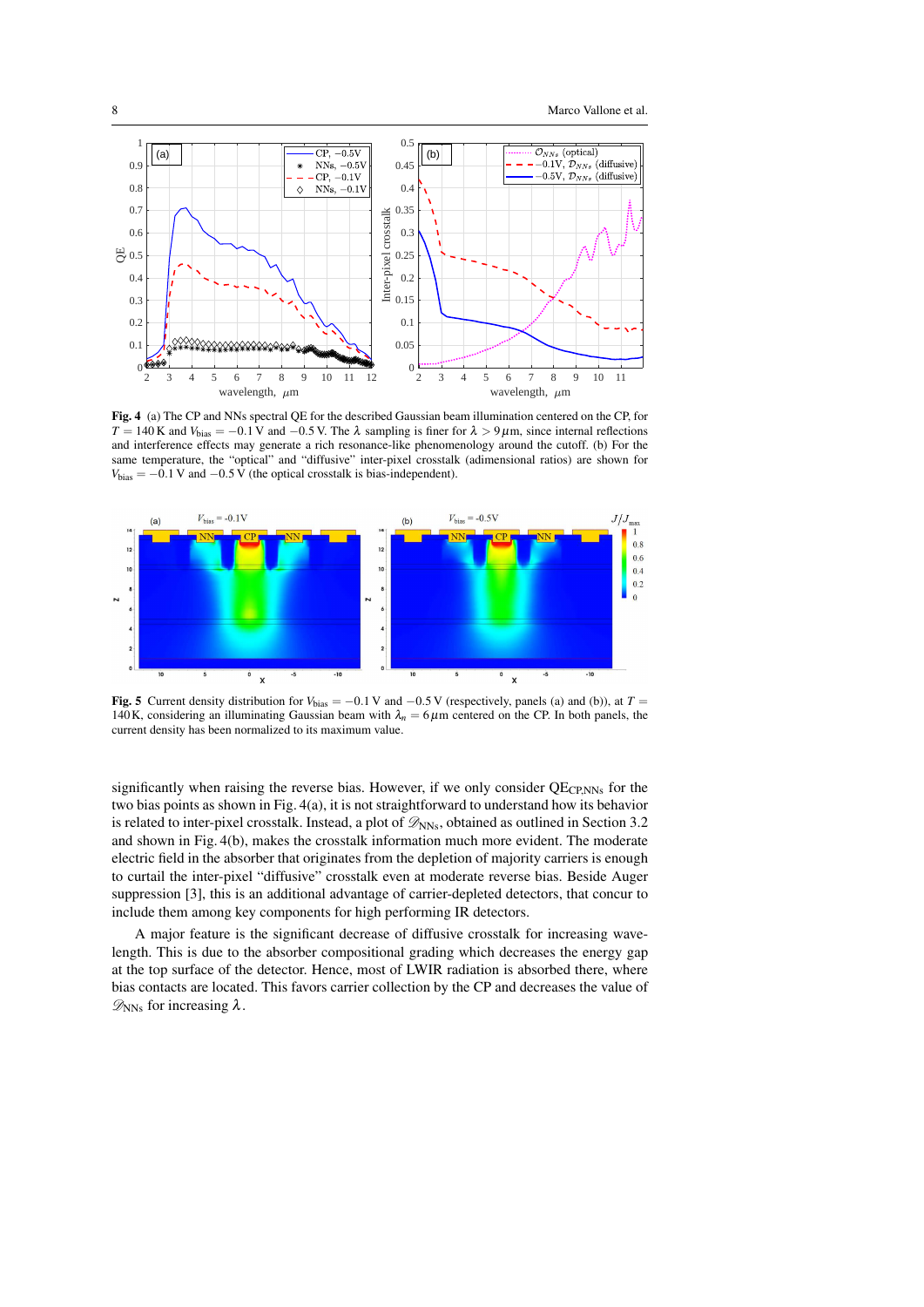The increase of carrier collection efficiency and the ensuing reduction of diffusive interpixel crosstalk can be qualitatively visualized in Fig. 5, where the current density distribution *J*, normalized to its maximum value, is shown along a vertical cutplane at miniarray's center, for  $V_{bias} = -0.1$  V and  $-0.5$  V (respectively, left and right panel), at  $T = 140$  K, having consideres – just as an example – an illuminating Gaussian beam with  $\lambda_n = 6 \,\mu$ m centered on the CP. The diffusion current from the miniarray's axis towards the NNs results substantially decreased for the highest reverse bias, thanks to the increased magnitude of the electric field.

#### 5 Conclusions

A known and effective strategy to decrease the Auger generation in the HgCdTe absorber, hence the dark current, consists in reducing the extension of the absorber quasi-neutral regions by majority carriers depletion. Employing three-dimensional, realistic full-wave electromagnetic and electrical simulations, we have shown that the same strategy is also effective in reducing the diffusive inter-pixel crosstalk, particularly important in planar detectors when the pixel size is much smaller than diffusion length. In particular, we considered a HgCdTe-based IR-FPA with pixel size of  $5\,\mu$ m, with appropriate doping and composition profiles. Carrier depletion of the HgCdTe absorber is shown to cut down the diffusive interpixel crosstalk by more than a factor of two by increasing the reverse bias from −0.1 V to  $-0.5$  V. For  $V_{bias} = -0.5$  V, the value of  $\mathscr{D}_{NNs}$  appears to be limited between 2% and 5% in the LWIR band, and below 12% in the MWIR band. The most favorable value is for LWIR, since the narrowest value of bandgap is located closer to the upper part of the detector, where the magnitude of the electric field is higher, according to Fig. 3.

#### References

- 1. M.A. Kinch, J. Electron. Mater. 44(9), 2969 (2015). DOI 10.1007/s11664-015-3717-5
- 2. M.A. Kinch, J. Electron. Mater. 29(6), 809 (2000). DOI 10.1007/s11664-000-0229-7
- 3. J. Schuster, R.E. DeWames, P.S. Wijewarnasurya, J. Electron. Mater. 46(11), 6295 (2017). DOI 10.1007/s11664-017-5736-x
- 4. T. Ashley, C.T. Elliott, Electron. Lett. 21(10), 451 (1985). DOI 10.1049/el:19850321
- 5. C.T. Elliott, Semiconductor Sci. Tech. 5(35), S30 (1990). DOI 10.1088/0268-1242/5/3S/008
- 6. P. Martyniuk, A. Rogalski, Opto-Electron. Rev. 21(2), 239 (2013). DOI 10.2478/s11772-013-0090-x
- 7. S. Maimon, G.W. Wicks, Appl. Phys. Lett. 89(15), 151109 (2006). DOI 10.1063/1.2360235
- 8. A.M. Itsuno, J.D. Phillips, S. Velicu, IEEE Trans. Electron Devices 58(2), 501 (2011). DOI 10.1109/TED.2010.2093577
- 9. A.M. Itsuno, J.D. Phillips, S. Velicu, Appl. Phys. Lett. 100(16), 161102 (2012). DOI 10.1063/1.4704359
- 10. J. Schuster, W.E. Tennant, E. Bellotti, P.S. Wijewarnasuriya, in Infrared Technology and Applications XLII, vol. 9819, Proceedings of the SPIE (2016), vol. 9819, Proceedings of the SPIE, p. 98191F. DOI 10.1117/12.2224383
- 11. W. Lei, J. Antoszewski, L. Faraone, Appl. Phys. Rev. 2(4), 041303 (2015). DOI 10.1063/1.4936577
- 12. P. Martyniuk, W. Gawron, J. Pawluczyk, A. Keblowski, P. Madejezyk, A. Rogalski, J. Infrared Millim. Waves 34, 385 (2015). DOI 10.11972/j.issn.1001-9014.2015.04.001
- 13. W.E. Tennant, D. Lee, M. Zandian, E. Piquette, M. Carmody, J. Electron. Mater. 37(9), 1406 (2008). DOI 10.1007/s11664-008-0426-3
- 14. A. Rogalski, J. Antoszewski, L. Faraone, J. Appl. Phys. 105(9), 091101 (2009). DOI 10.1063/1.3099572
- 15. C.A. Keasler, E. Bellotti, Appl. Phys. Lett. 99(9), 091109 (2011). DOI 10.1063/1.3632110
- 16. J. Schuster, B. Pinkie, S. Tobin, C. Keasler, D. D'Orsogna, E. Bellotti, IEEE J. Select. Topics Quantum Electron. 19(5), 800415 (2013). DOI 10.1109/JSTQE.2013.2256340
- 17. P. Martyniuk, J. Antoszewski, M. Martyniuk, L. Faraone, A. Rogalski, Appl. Phys. Rev. 1, 041102 (2014). DOI 10.1063/1.4896193
- 18. O. Gravrand, J. Rothman, C. Cervera, N. Baier, C. Lobre, J.P. Zanatta, O. Boulade, V. Moreau, B. Fieque, J. Electron. Mater. 45(9), 4532 (2016). DOI 10.1007/s11664-016-4516-3